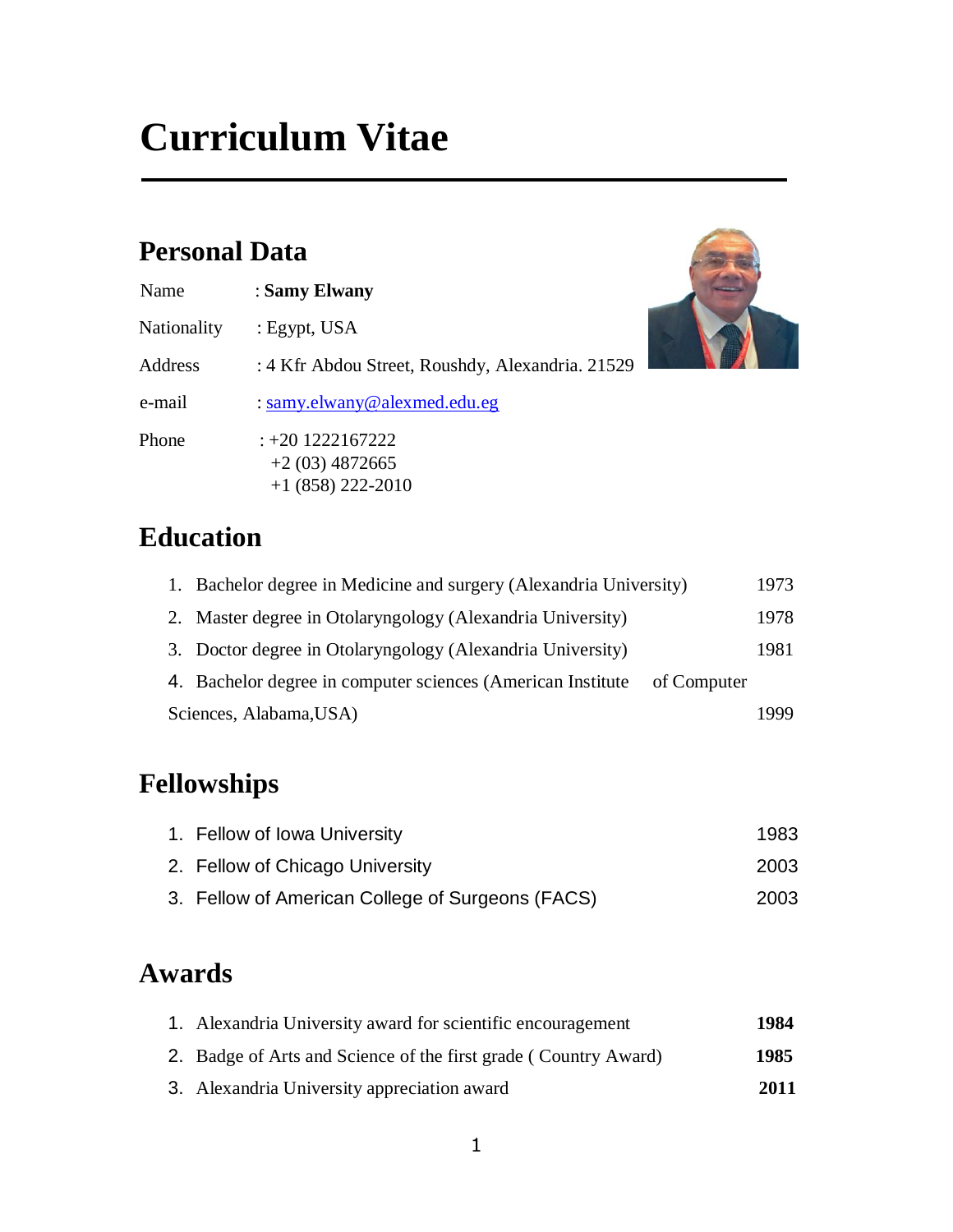## **Positions held**

- **1.** Assistant lecturer (Alexandria University) **1978 - 1981**
- **2.** Lecturer (Alexandria University) **1981 - 1986**
- **3.** Assistant professor (Alexandria University) **1985 - 1991**
- **4.** Professor (Alexandria University) **1991 – Current**
- 5. Chairman of Department of Otolaryngology (Alexandria University) 2007- 2010
- 6. Head of Otolaryngology Promotion Committee for staff member (Supreme Council) **2013 - 2106**

# **Editorial Board**

1 - European Archives of Otolaryngology

#### **Societies**

- 1. President of Egyptian Society of Otolaryngology 2018 Current
- 2. Founder and President of Alexandria Society of Rhinology 2009 Current
- 3. Member of American Academy of Otolaryngology HNS
- 4. Member of Collegium Oto-Rhino-Laryngologicum
- 5. Member of American Rhinologic Society
- 6. Member of European Rhinologic Society

## **Organization of Meetings:**

- 1. Rhinoalex / Rhinoalex Masters (yearly since 2009)
- 2. Alexandria 10<sup>th</sup> International ORL Congress 1993
- 3. Alexandria 13<sup>th</sup> International ORL Congress 1997
- 4. Alexandria 25th International ORL Congress 2007
- 5. Alexandria 26th International ORL Congress 2008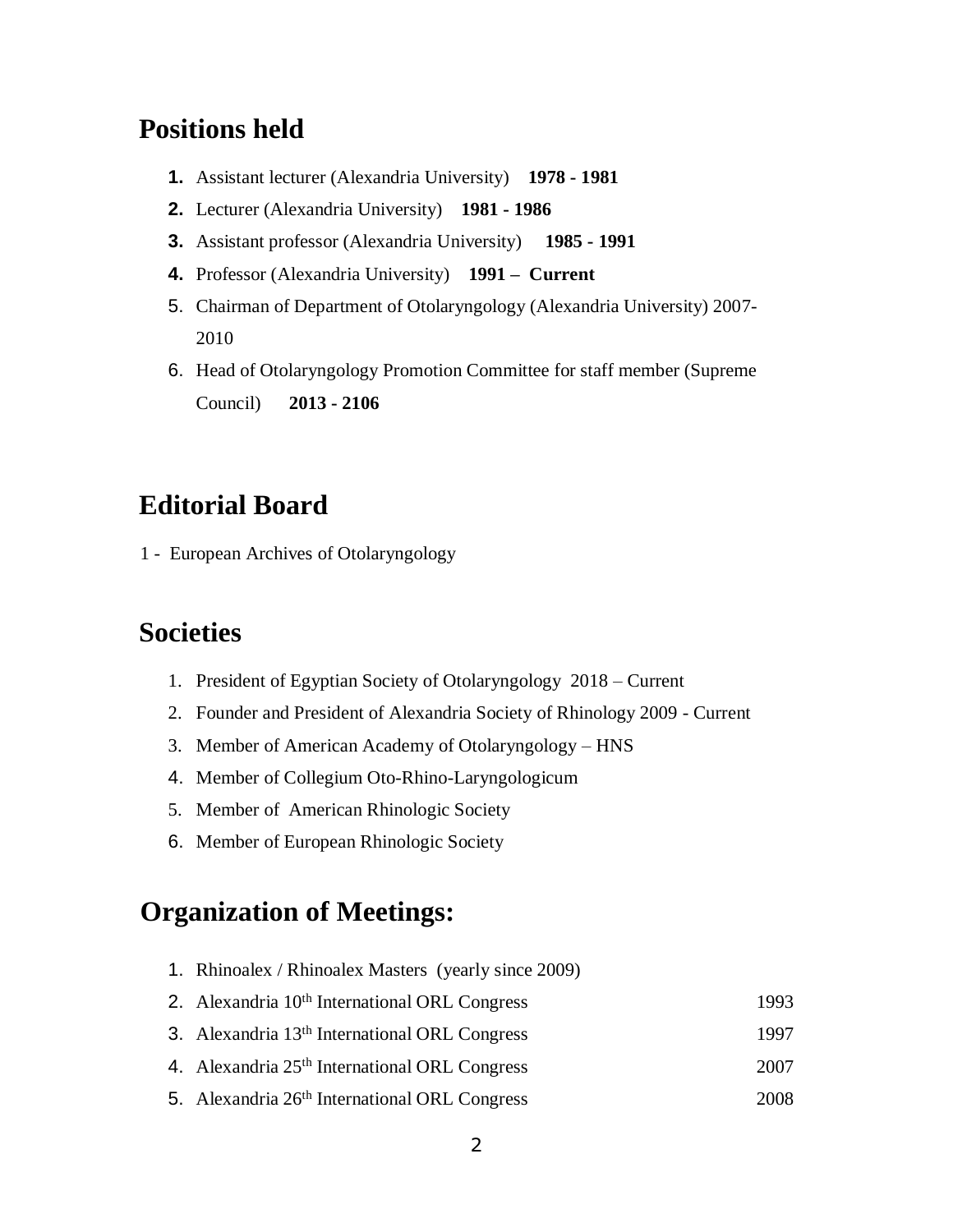| 6. Alexandria 27 <sup>th</sup> International ORL Congress | 2009 |
|-----------------------------------------------------------|------|
| 7. Alexandria 28 <sup>th</sup> International ORL Congress | 2010 |

## **List of International Publications**

1: Elwany S, Radi S, Khalil H, Talaat I, Belasy K. Cluster of differentiation 8 T-cell population in the laryngeal mucosa of smokers with laryngeal cancer. J Laryngol Otol. 2018 Dec;132(12):1134-1137. doi: 10.1017/S0022215118002244. PubMed PMID: 30674369.

2: Ismail A, Hussein W, Elwany S. Combining Spreader Grafts with Suture Suspension for Management of Narrow Internal Nasal Valve Angles. Turk Arch Otorhinolaryngol. 2018 Mar;56(1):25-29. doi: 10.5152/tao.2018.2996. Epub 2018 Mar PubMed PMID: 29988274; PubMed Central PMCID: PMC6017213.

3: Bazak R, Ibrahim AA, Hussein WKA, Abdelnaby MM, Elwany S. Extramucosal pyriplasty without stenting for management of pyriform aperture stenosis. Eur Arch Otorhinolaryngol. 2018 Jun;275(6):1469-1475. doi: 10.1007/s00405-018- 4969-5.Epub 2018 Apr 16. PubMed PMID: 29663112.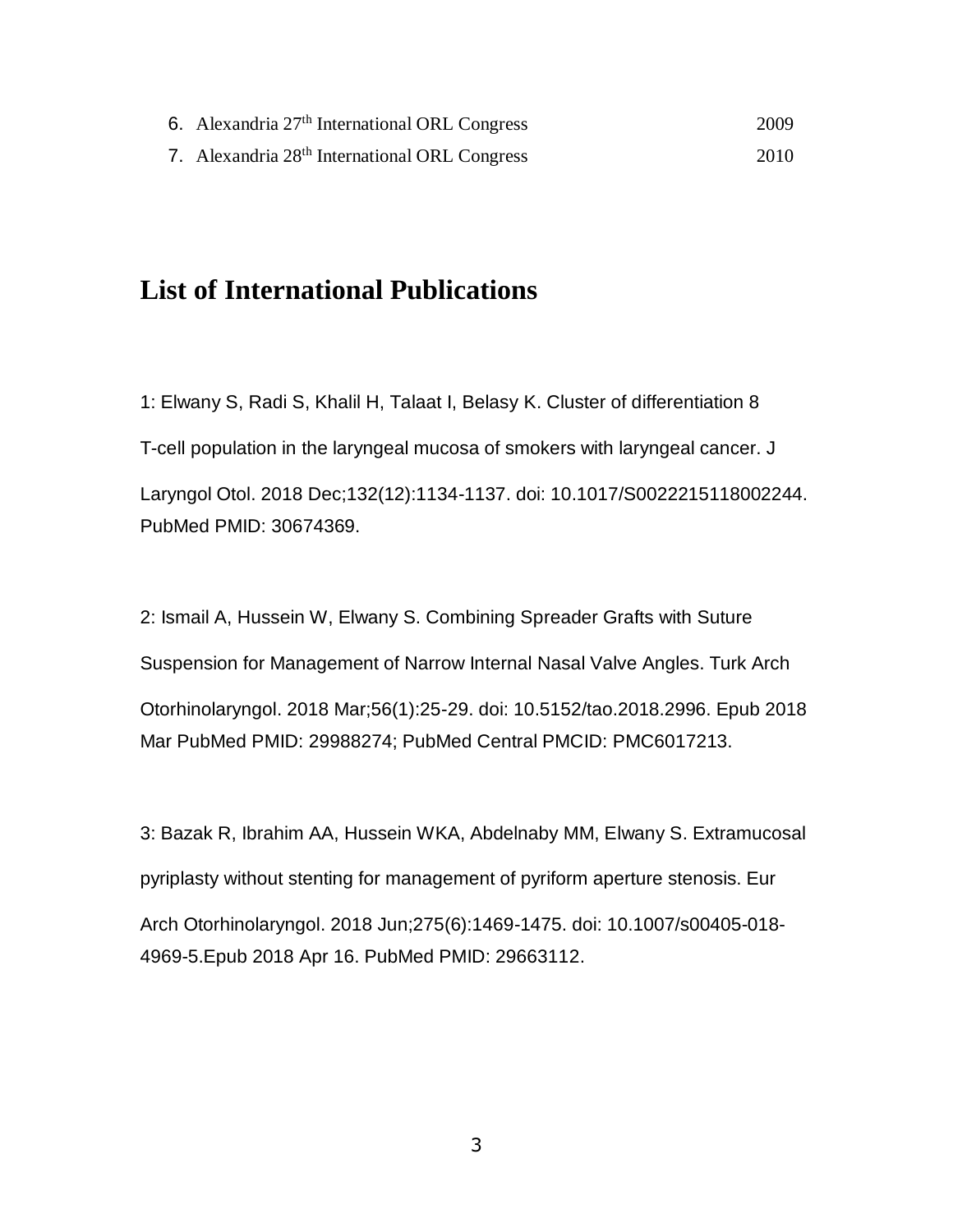4: Elwany S, Ibrahim AA, Soliman AI, Bazak R, Ibrahim HA. The significance of atherosclerosis in hypertensive patients with epistaxis. J Laryngol Otol. 2018 Apr;132(4):323-326. doi: 10.1017/S0022215118000221. Epub 2018 Feb 15. PubMed PMID: 29444719.

5: Ibrahim AA, Okasha M, Elwany S. Endoscopic endonasal multilayer repair of traumatic CSF rhinorrhea. Eur Arch Otorhinolaryngol. 2016 Apr;273(4):921-6. doi: 10.1007/s00405-015-3681-y. Epub 2015 Jun 6. PubMed PMID: 26048356.

6: Hussein WK, Elwany S, Montaser M. Modified autospreader flap for nasal valve support: utilizing the spring effect of the upper lateral cartilage. Eur Arch Otorhinolaryngol. 2015 Feb;272(2):497-504. doi: 10.1007/s00405-014-3309-7. Epub 2014 Sep 30. PubMed PMID: 25266940.

7: Elwany S, Saeed YH, Talaat I. Effects of passive smoking on adult nasal respiratory mucosa. J Laryngol Otol. 2013 Oct;127(10):977-81. doi: 10.1017/S0022215113002168. Epub 2013 Oct 8. PubMed PMID: 24103780.

8: El-Fiki ME, Aly A, Elwany S. Binasal endoscopic approach to the sellar region: experience and outcome analysis of 80 cases. J Neurol Surg B Skull Base. 2012 Aug;73(4):287-91. doi: 10.1055/s-0032-1312714. PubMed PMID: 23905006; PubMed

Central PMCID: PMC3424030.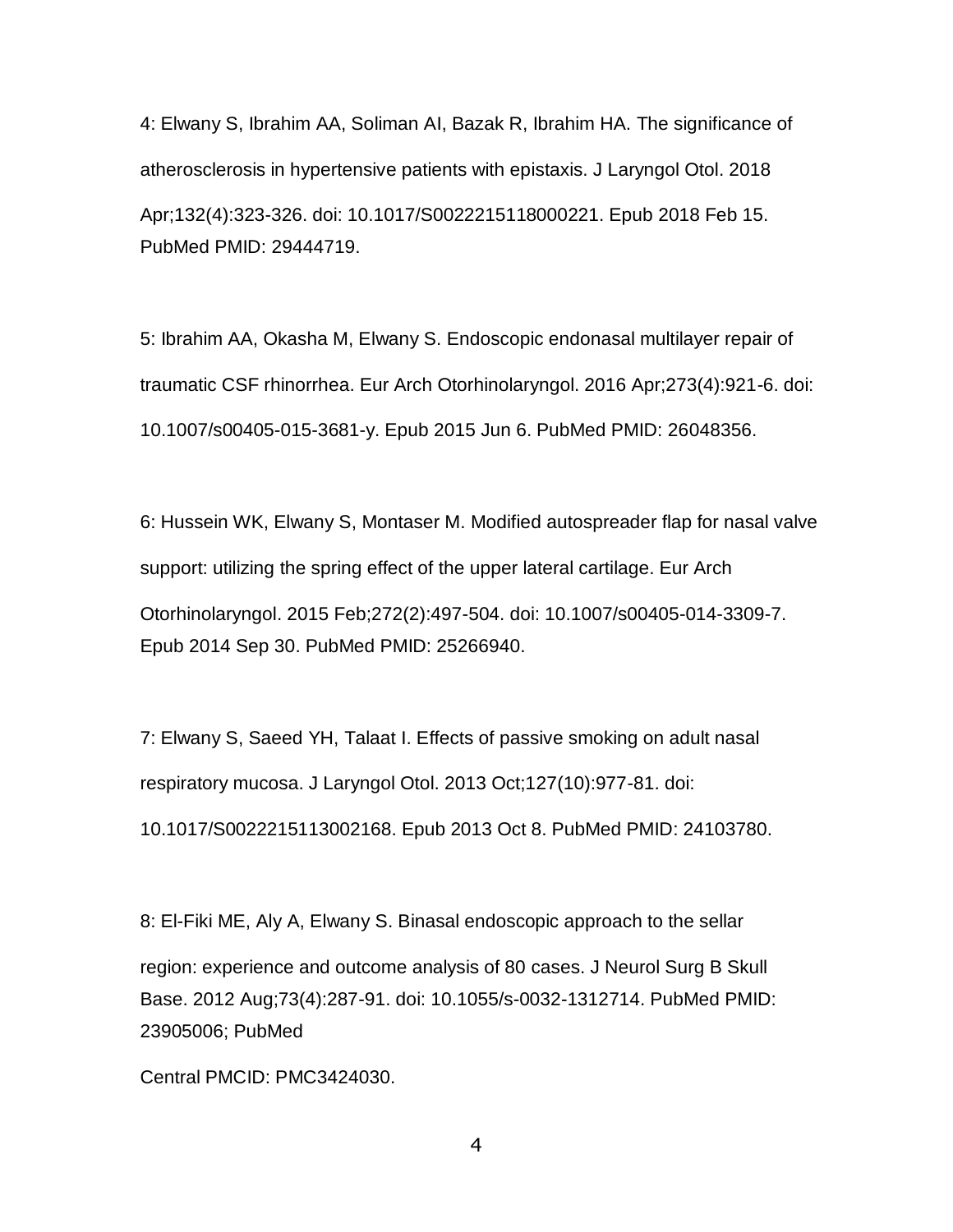9: Bazak R, Ressl J, Raha S, Doty C, Liu W, Wanzer B, Salam SA, Elwany S, Paunesku T, Woloschak GE. Cytotoxicity and DNA cleavage with core-shell nanocomposites functionalized by a KH domain DNA binding peptide. Nanoscale. 2013 Dec 7;5(23):11394-9. doi: 10.1039/c3nr02203j. PubMed PMID: 23824281; PubMed Central PMCID: PMC3825787.

10: Elwany S, Ibrahim AA, Mandour Z, Talaat I. Effect of passive smoking on the ultrastructure of the nasal mucosa in children. Laryngoscope. 2012 May;122(5):965-9. doi: 10.1002/lary.23246. Epub 2012 Mar 23. PubMed PMID: 22447652.

11: Elwany S, Helmy SA, El-Reweny EM, Harfoush R, Sobhy A. Endoscopically directed middle meatal cultures vs computed tomographic scans in the diagnosis of,bacterial sinusitis in intensive care units. J Crit Care. 2012 Jun;27(3):315.e1-5. doi: 10.1016/j.jcrc.2011.06.010. Epub 2011 Jul 27. PubMed

PMID: 21798708.

12: Elwany S, El-Dine AN, El-Medany A, Omran A, Mandour Z, El-Salam AA. Relationship between bacteriology of the adenoid core and middle meatus in children with sinusitis. J Laryngol Otol. 2011 Mar;125(3):279-81. doi: 10.1017/S0022215110002586. Epub 2010 Dec 13. PubMed PMID: 21144114.

5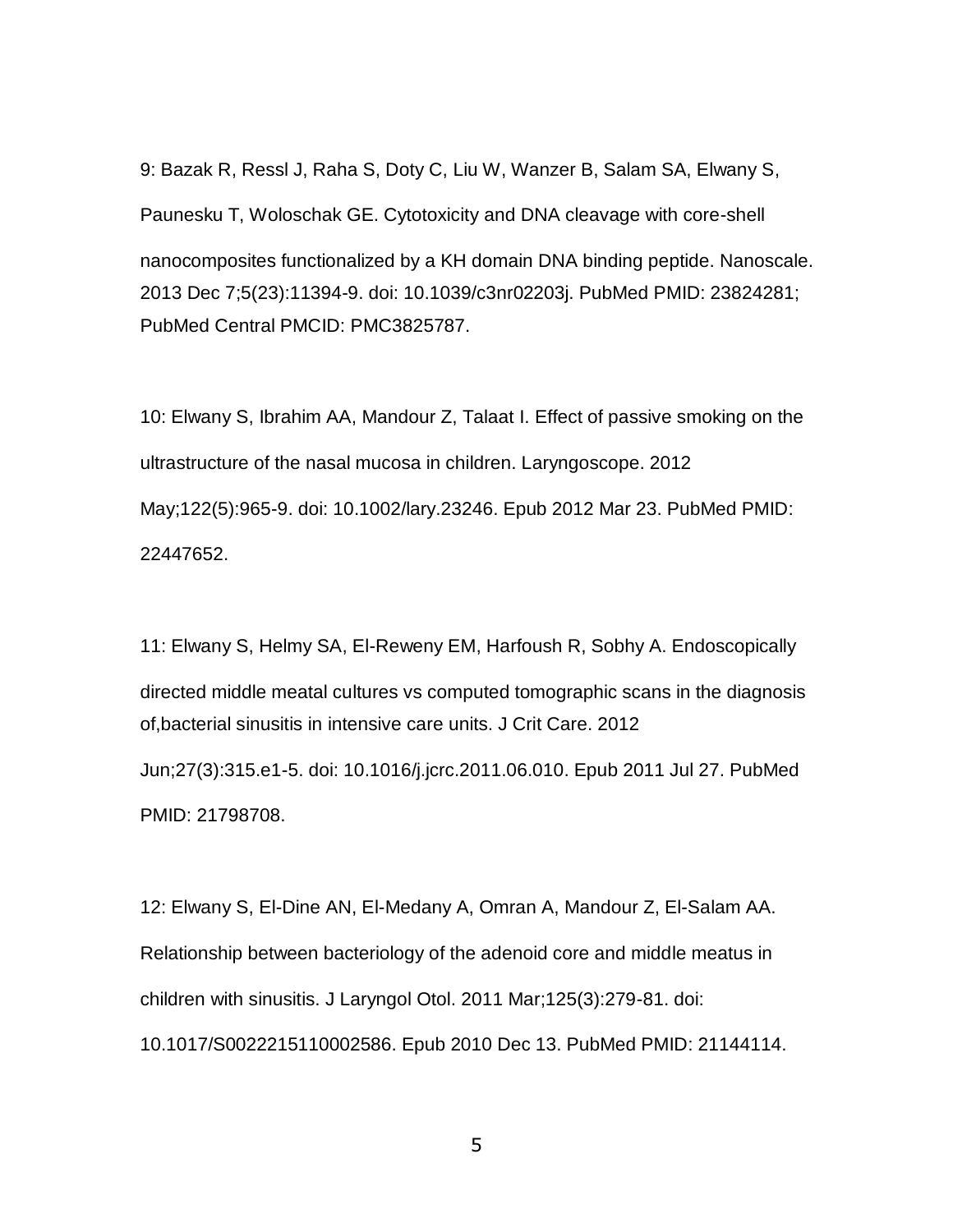13: Elwany S, Medanni A, Eid M, Aly A, El-Daly A, Ammar SR. Radiological observations on the olfactory fossa and ethmoid roof. J Laryngol Otol. 2010 Dec;124(12):1251-6. doi: 10.1017/S0022215110001313. Epub 2010 Jun 8. PubMed PMID: 20529392.

14: Elwany S, Al-Medany AM, Khalifa HM, Salam SA, Soliman A, Abu el-Kheir O. The nasal seromucinous glands after endoscopic sphenopalatine artery coagulation. Eur Arch Otorhinolaryngol. 2009 Sep;266(9):1417-22. doi: 10.1007/s00405-009-0917-8. Epub 2009 Feb 19. PubMed PMID: 19225798.

15: Elwany S, Salam SA, Soliman A, Medanni A, Talaat E. The septal body revisited. J Laryngol Otol. 2009 Mar;123(3):303-8. doi: 10.1017/S0022215108003526. Epub 2008 Sep 17. PubMed PMID: 18796179.

16: Magdy EA, Elwany S, el-Daly AS, Abdel-Hadi M, Morshedy MA. Coblation tonsillectomy: a prospective, double-blind, randomised, clinical and histopathological comparison with dissection-ligation, monopolar electrocautery and laser tonsillectomies. J Laryngol Otol. 2008 Mar;122(3):282-90. Epub 2007 Nov 26. PubMed PMID: 18036277.

17: Sahin-Yilmaz A, Pinto JM, de Tineo M, Elwany S, Naclerio RM. Familial aggregation of nasal conditioning capacity. J Appl Physiol (1985). 2007 Sep;103(3):1078-81. Epub 2007 Jul 19. PubMed PMID: 17641214.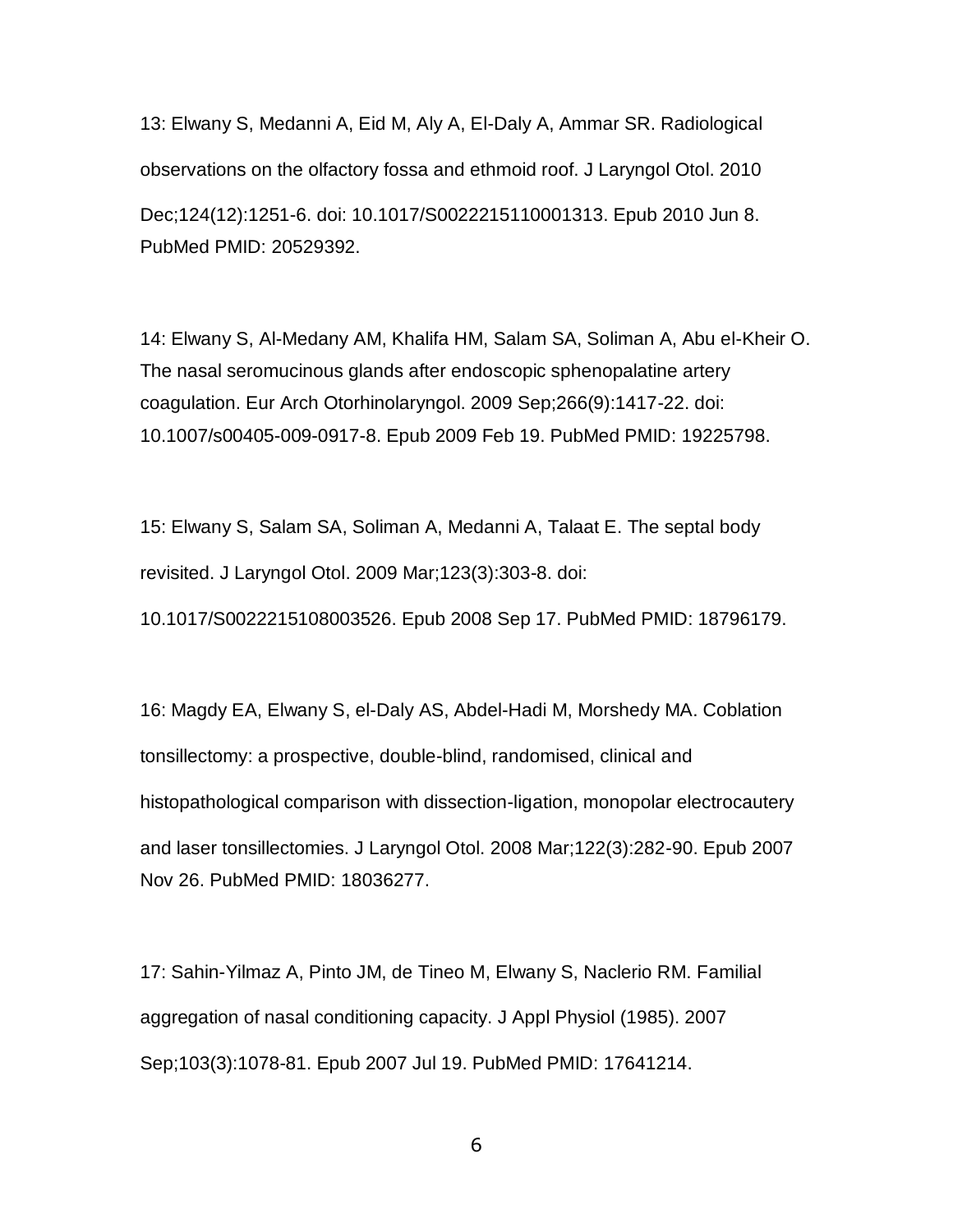18: Elwany S, Nour YA, Magdy EA. Does laryngopharyngeal reflux affect healing and recovery after tonsillectomy? J Laryngol Otol. 2008 Jun;122(6):603-8. Epub 2007 Jul 11. PubMed PMID: 17623494.

19: Pinto JM, Elwany S, Baroody FM, Naclerio RM. Effects of saline sprays on symptoms after endoscopic sinus surgery. Am J Rhinol. 2006 Mar-Apr;20(2):191- 6. PubMed PMID: 16686387.

20: Mandour M, Remacle M, Van de Heyning P, Elwany S, Tantawy A, Gaafar A. Chronic subglottic and tracheal stenosis: endoscopic management vs. surgical reconstruction. Eur Arch Otorhinolaryngol. 2003 Aug;260(7):374-80. Epub 2003 Mar

26. PubMed PMID: 12682844.

21: Elwany S, Bassyouni M, Morad F. Some risk factors for refractory chronic sinusitis: an immunohistochemical and electron microscopic study. J Laryngol Otol. 2002 Feb;116(2):112-5. PubMed PMID: 11827583.

22: Elwany S, Abdel-Salaam S. Treatment of rhinitis medicamentosa with fluticasone propionate--an experimental study. Eur Arch Otorhinolaryngol. 2001 Mar;258(3):116-9. PubMed PMID: 11374251.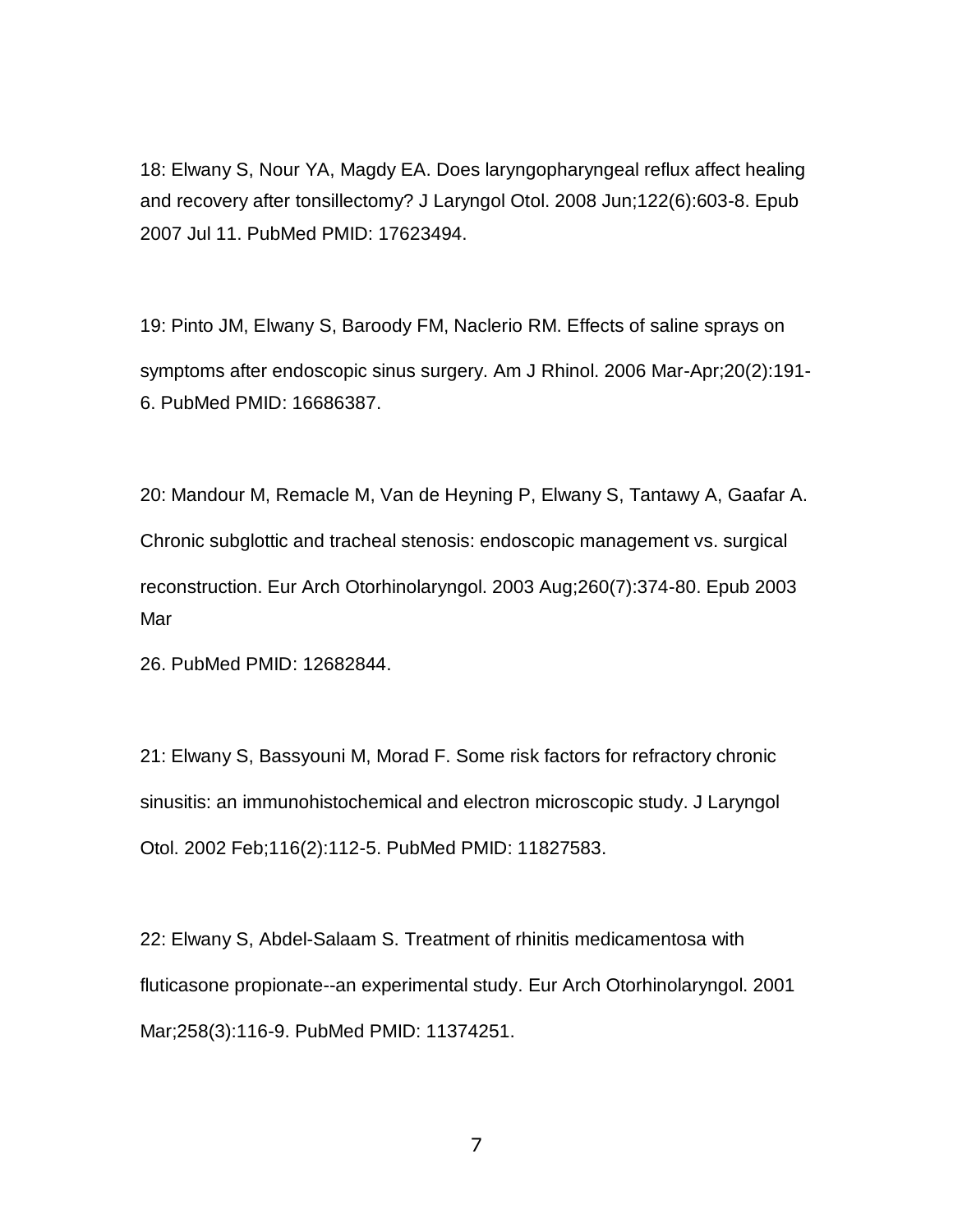23: Elwany S, Thabet H. Endoscopic carbon dioxide laser turbinoplasty. J Laryngol Otol. 2001 Mar;115(3):190-3. PubMed PMID: 11244523.

24: Elwany S, Elsaeid I, Thabet H. Endoscopic anatomy of the sphenoid sinus. J Laryngol Otol. 1999 Feb;113(2):122-6. PubMed PMID: 10396560.

25: Elwany S, Abel Salaam S. Laser surgery for allergic rhinitis: the effect on seromucinous glands. Otolaryngol Head Neck Surg. 1999 May;120(5):742-4. PubMed PMID: 10229603.

26: Elwany S, Gaimaee R, Fattah HA. Radiofrequency bipolar submucosal diathermy of the inferior turbinates. Am J Rhinol. 1999 Mar-Apr;13(2):145-9. PubMed PMID: 10219445.

27: Elwany S, Hisham M, Gamaee R. The effect of endoscopic sinus surgery on mucociliary clearance in patients with chronic sinusitis. Eur Arch Otorhinolaryngol. 1998;255(10):511-4. PubMed PMID: 9879477.

28: Elwany S, Bassiouny M. Topical levocabastine for the treatment of perennial allergic rhinitis. J Laryngol Otol. 1997 Oct;111(10):935-40. PubMed PMID: 9425481.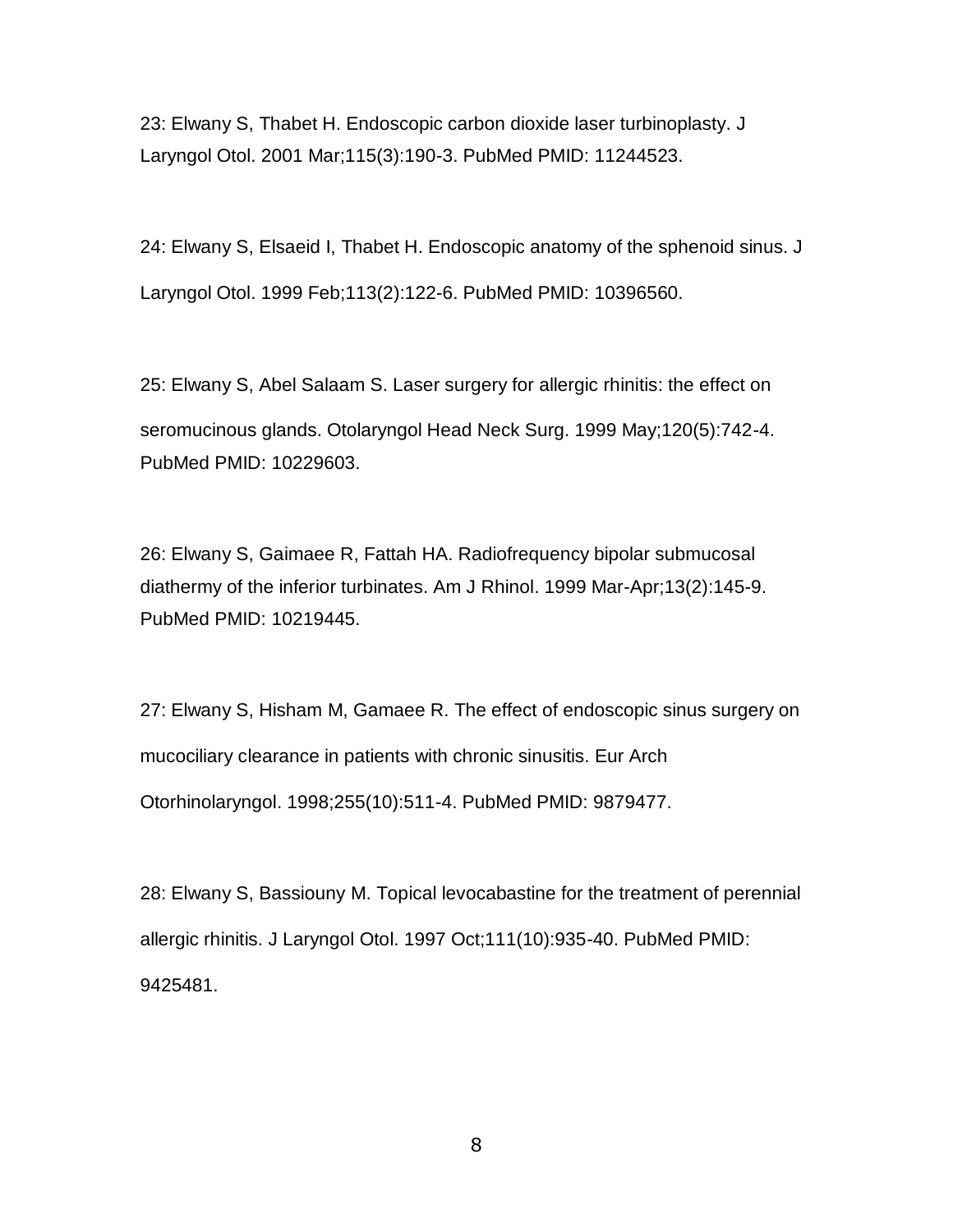29: Elwany S, Abdel-Moneim MH. Carbon dioxide laser turbinectomy. An electron microscopic study. J Laryngol Otol. 1997 Oct;111(10):931-4. PubMed PMID: 9425480.

30: Elwany S, Abdel-Fatah H. Endoscopic control of posterior epistaxis. J Laryngol Otol. 1996 May;110(5):432-4. PubMed PMID: 8762310.

31: Elwany S, Thabet H. Obstruction of the nasal valve. J Laryngol Otol. 1996 Mar;110(3):221-4. PubMed PMID: 8730354.

32: Elwany S. Pathology of the eustachian tube in otitis media: an electron microscopic study. J Laryngol Otol. 1993 Jul;107(7):651-5. PubMed PMID: 15125294.

33: Elwany S, Harrison R. Inferior turbinectomy: comparison of four techniques. J Laryngol Otol. 1990 Mar;104(3):206-9. PubMed PMID: 2187941.

34: Elwany S. Tympanic neurectomy: its effects on the seromucinous glands of the middle ear of cats. ORL J Otorhinolaryngol Relat Spec. 1990;52(5):292-6. PubMed PMID: 2234900.

35: Talaat AM, Bahgat YS, el-Ghazzawy E, Elwany S. Nasopharyngeal bacterial flora before and after adenoidectomy. J Laryngol Otol. 1989 Apr;103(4):372-4. PubMed PMID: 2715690.

9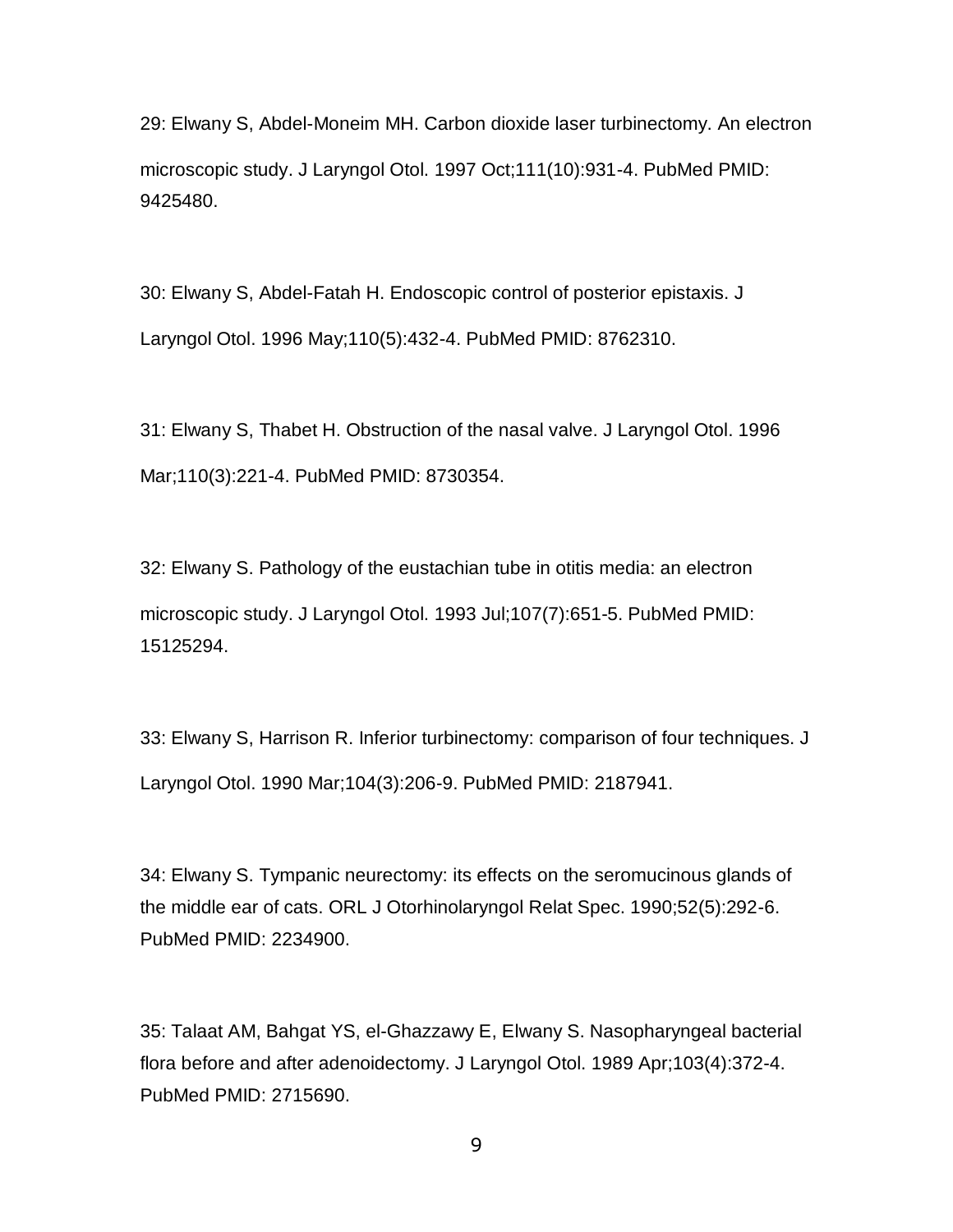36: Elwany S. Auditory brain stem responses (ABR) in patients with acute severe closed head injuries. The use of a grading system. J Laryngol Otol. 1988 Sep;102(9):755-9. PubMed PMID: 3171365.

37: Elwany S, Kamel T. Sensorineural hearing loss in sickle cell crisis. Laryngoscope. 1988 Apr;98(4):386-9. PubMed PMID: 3352436.

38: Elwany S. Ultrastructural observations on primary atrophic rhinitis. Effect of partial closure of the nostril. ORL J Otorhinolaryngol Relat Spec. 1988;50(6):389-96. PubMed PMID: 3231463.

39: Talaat M, Talaat AM, Kelada I, Angelo A, Elwany S, Thabet H. Histologic and histochemical study of effects of anabolic steroids on the female larynx. Ann Otol Rhinol Laryngol. 1987 Jul-Aug;96(4):468-71. PubMed PMID: 3619294.

40: Elwany S, Mekhamer A. Effect of nasotracheal intubation on nasal mucociliary clearance. Br J Anaesth. 1987 Jun;59(6):755-9. PubMed PMID: 3606919.

41: Elwany S. The adenoidal-nasopharyngeal ratio (AN ratio). Its validity in selecting children for adenoidectomy. J Laryngol Otol. 1987 Jun;101(6):569-73. PubMed PMID: 3598357.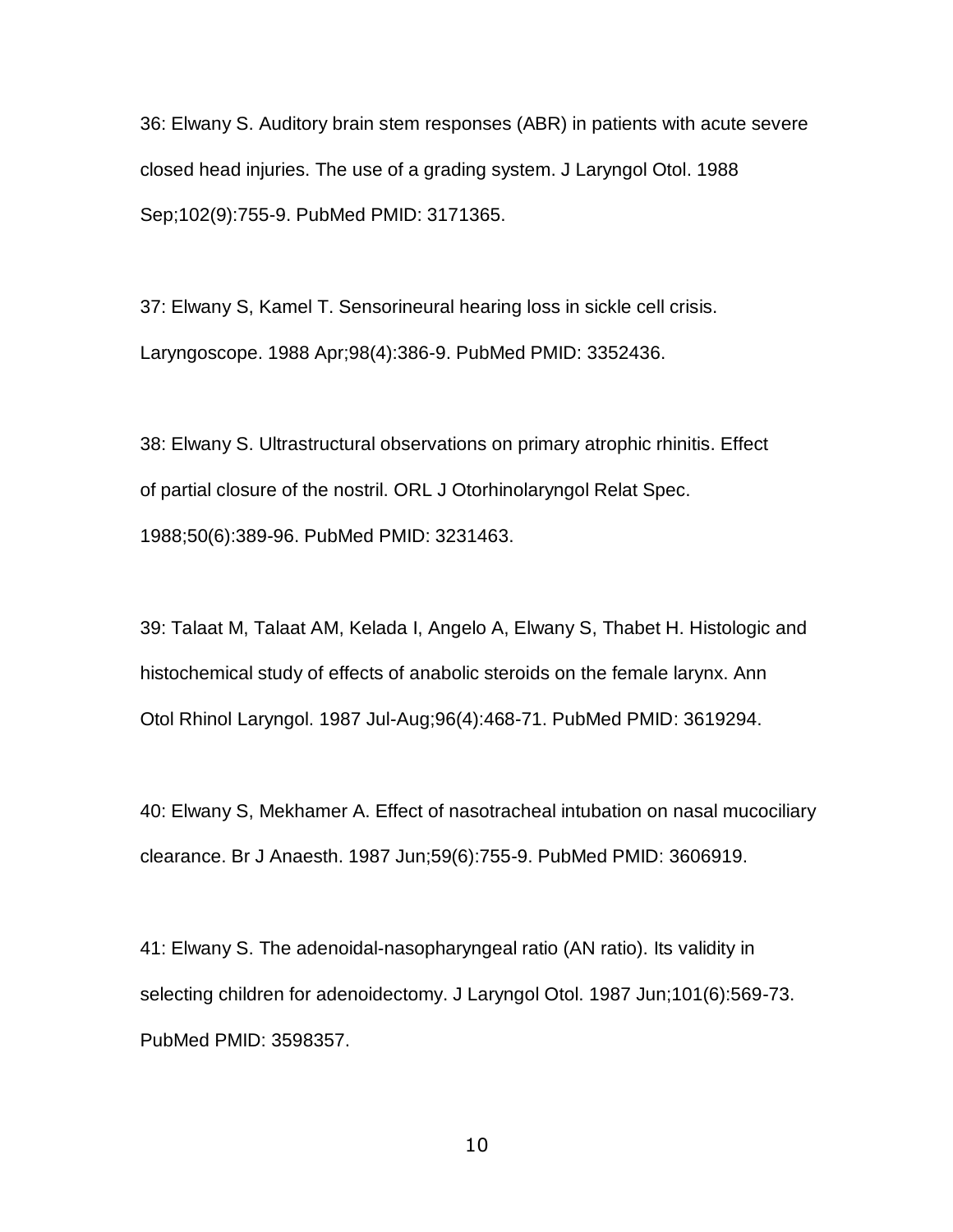42: Elwany S, Bumsted R. Ultrastructural observations on vasomotor rhinitis. ORL J Otorhinolaryngol Relat Spec. 1987;49(4):199-205. PubMed PMID: 3627734.

43: Elwany S, el Garf A, Kamel T. Hearing and middle ear function in rheumatoid arthritis. J Rheumatol. 1986 Oct;13(5):878-81. PubMed PMID: 3820196.

44: Elwany S, Kamel T, Mekhamer A. Pneumatic nasal catheters: advantages and drawbacks. J Laryngol Otol. 1986 Jun;100(6):641-7. PubMed PMID: 3522781.

45: Elwany S, Abdel-Kreim A, Talaat M. Relevance of the conventional Waters' view in evaluating chronic bacterial maxillary sinusitis. J Laryngol Otol. 1985 Dec;99(12):1233-44. PubMed PMID: 4067393.

46: Elwany S. Histochemical study of cartilage autografts in tympanoplasty. J Laryngol Otol. 1985 Jul;99(7):637-42. PubMed PMID: 4020255.

47: Elwany S. Delayed ultrastructural radiation induced changes in the human mesotympanic middle ear mucosa. J Laryngol Otol. 1985 Apr;99(4):343-53. PubMed PMID: 4009031.

48: Toppozada H, Talaat M, Elwany S. The human respiratory nasal mucosa in nasal syphilis. An ultra-microscopic study. Acta Otolaryngol. 1985 Mar-Apr;99(3- 4):272-9. PubMed PMID: 4013719.

11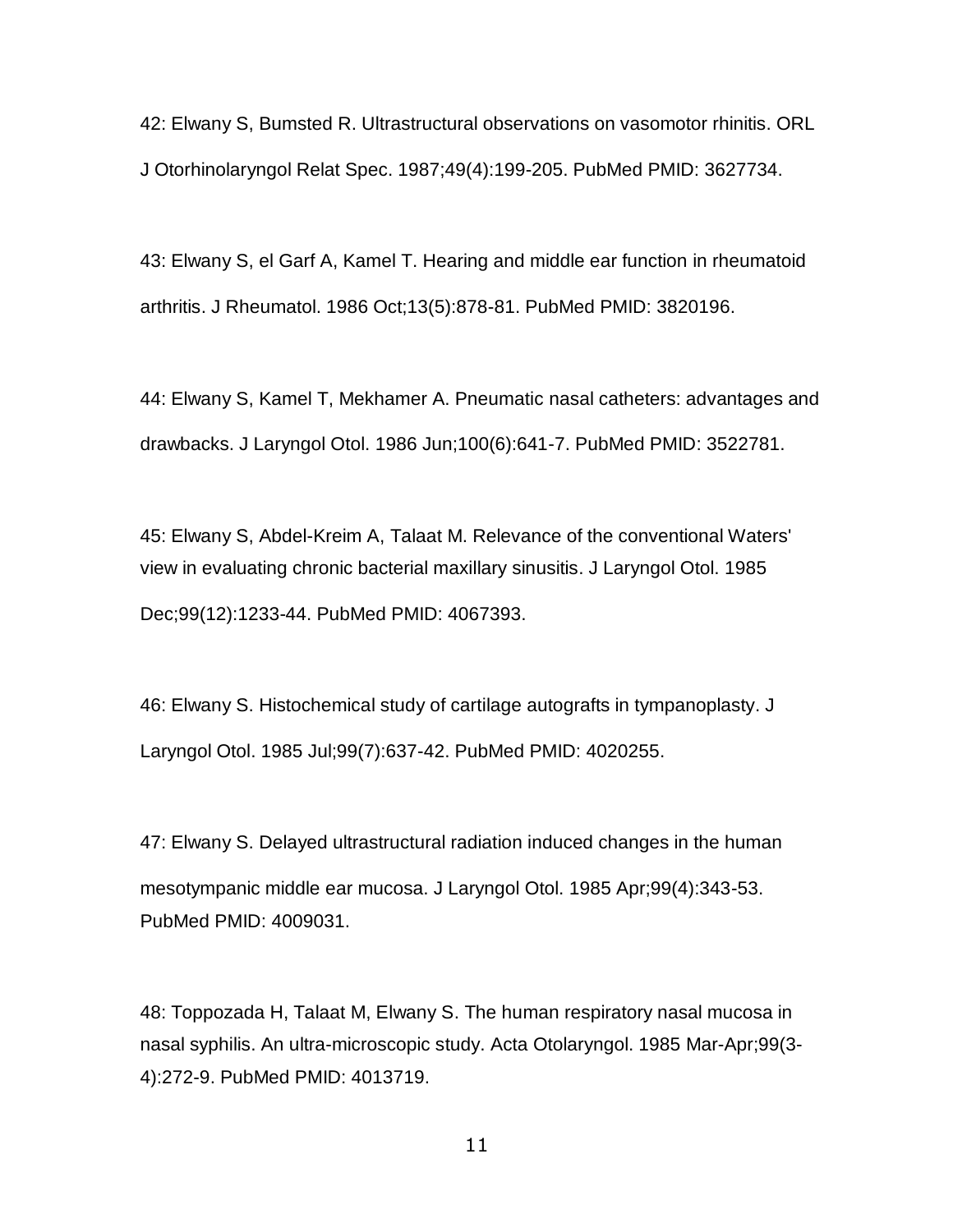49: Yakout YM, Elwany S, Abdel-Kreem A, Abou Seif S. Radiological findings in lipoid proteinosis. J Laryngol Otol. 1985 Mar;99(3):259-65. PubMed PMID: 3973495.

50: Elwany S. Brain stem auditory evoked potentials in patients with the lateral medullary (Wallenberg's) syndrome. ORL J Otorhinolaryngol Relat Spec. 1985;47(2):90-4. PubMed PMID: 3982813.

51: Elwany S, Talaat M, Kamel N, Stephanos W. Further observations on nasal mucosal changes in scleroderma. A histochemical and electron microscopic study. J Laryngol Otol. 1984 Sep;98(9):879-86. PubMed PMID: 6481226.

52: Toppozada H, Toppozada M, El-Ghazzawi I, Elwany S. The human respiratory nasal mucosa in females using contraceptive pills. An ultramicroscopic and histochemical study. J Laryngol Otol. 1984 Jan;98(1):43-51. PubMed PMID: 6693803.

53: Elwany S, Toppozada M. The effects of topical dinoprostone on the nasal vasculature. A study of patients with allergic rhinitis. Arch Otolaryngol. 1983 Dec;109(12):815-7. PubMed PMID: 6579921.

54: Elwany S, Yacout YM, Talaat M, El-Nahass M, Gunied A, Talaat M. Surgical anatomy of the sphenoid sinus. J Laryngol Otol. 1983 Mar;97(3):227-41. PubMed PMID: 6833847.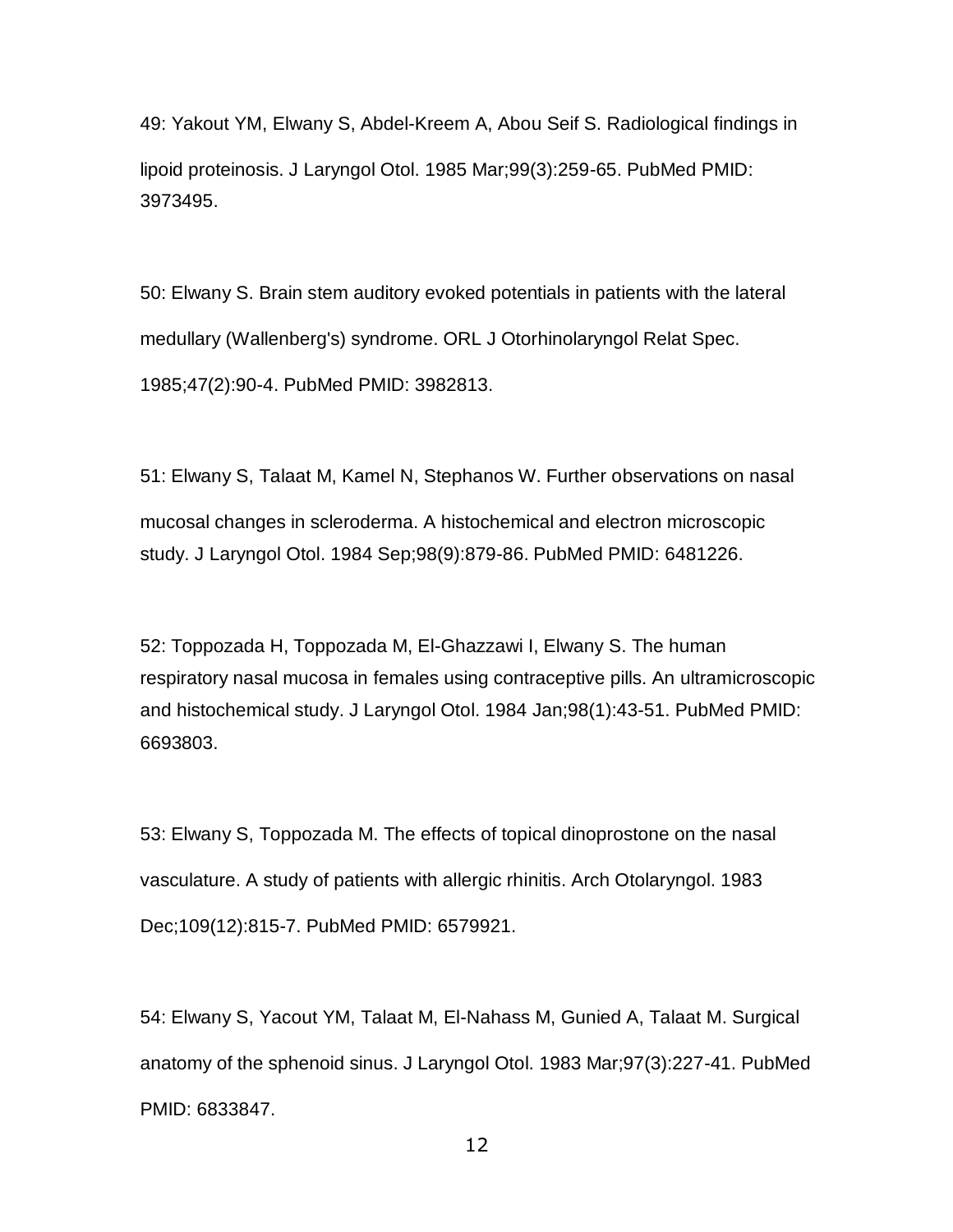55: Elwany S, Talaat M, Talaat M, Helmy A. Allergic nasal mucosa following topical treatment with beclomethasone dipropionate (Bdp) aerosol. Electron microscopic study. J Laryngol Otol. 1983 Feb;97(2):165-76. PubMed PMID: 6827182.

6: Talaat M, Gafaar H, Talaat AM, Elwany S. Ceruminous glands in otosclerosis. A histopathological and histochemical study. ORL J Otorhinolaryngol Relat Spec. 1983;45(1):20-8. PubMed PMID: 6828312.

57: Elwany SS, Stephanos WM. Rhinitis medicamentosa. An experimental histopathological and histochemical study. ORL J Otorhinolaryngol Relat Spec. 1983;45(4):187-94. PubMed PMID: 6192384.

58: Toppozada H, Michaels L, Toppozada M, El-Ghazzawi I, Talaat M, Elwany S. The human respiratory nasal mucosa in pregnancy. An electron microscopic and histochemical study. J Laryngol Otol. 1982 Jul;96(7):613-26. PubMed PMID: 7086277.

59: Toppozada H, Michaels L, Toppozada M, El-Ghazzawi E, Talaat A, Elwany S. The human nasal mucosa in the menstrual cycle. A histochemical and electron microscopic study. J Laryngol Otol. 1981 Dec;95(12):1237-47. PubMed PMID: 7320619.